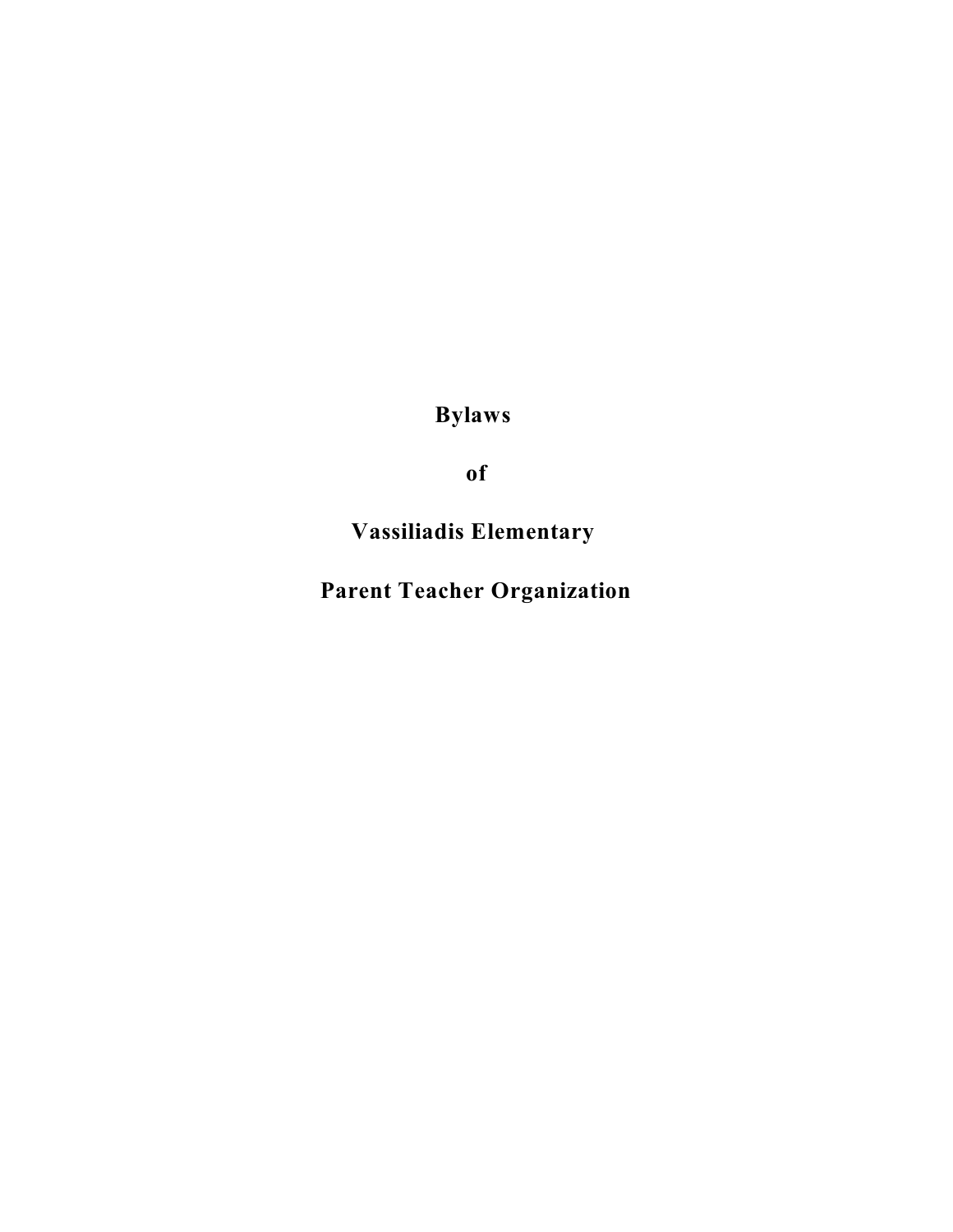# **Article I: Name**

The name of this association is the Vassiliadis Elementary Parent Teacher Organization (PTO).

### **Article II: Purpose**

Section 1. The objectives of the Vassiliadis Elementary PTO are:

a. To create a closer relationship between home and school, that parents and teachers may cooperate to enhance the education of children.

b. To improve and maintain an open network of communications between school and community.

c. To assist in enriching the school's educational environment by providing financial and volunteer support.

Section 2. The Objects of Vassiliadis Elementary PTO are promoted through an educational program directed toward parents, teachers, and the general public; are developed through conferences, committees, projects, and programs; and are governed and qualified by the basic policies set forth in Article III.

Section 3. The organization is organized exclusively for the charitable, scientific, literary, or educational purposes within the meaning of Section 501 (c) (3) of the Internal Revenue Code or corresponding section of any future federal tax code (hereinafter "Internal Revenue Code").

# **ARTICLE III: Basic Policies**

The following are the basic policies of the Vassiliadis Elementary School PTO:

a. The organization shall be noncommercial, nonsectarian, and nonpartisan.

b. The organization or members in their official capacities shall not endorse a commercial entity or engage in activities not related to promoting the Objects of the organization.

c. The organization or members in their official capacities shall not, directly or indirectly, participate or intervene (in any way, including the publishing or distributing of statements) in any political campaign on behalf of, or in opposition to, any candidate for public office; or devote more than an insubstantial part of its activities to attempting to influence legislation by propaganda or otherwise.

d. The organization shall work with the school to provide quality education for all children and youth and shall seek to participate in the decision-making process establishing school policy, recognizing that the legal responsibility to make decisions has been delegated by the people to boards of education, state education authorities, and local education authorities.

e. The organization shall not enter into membership with other organizations.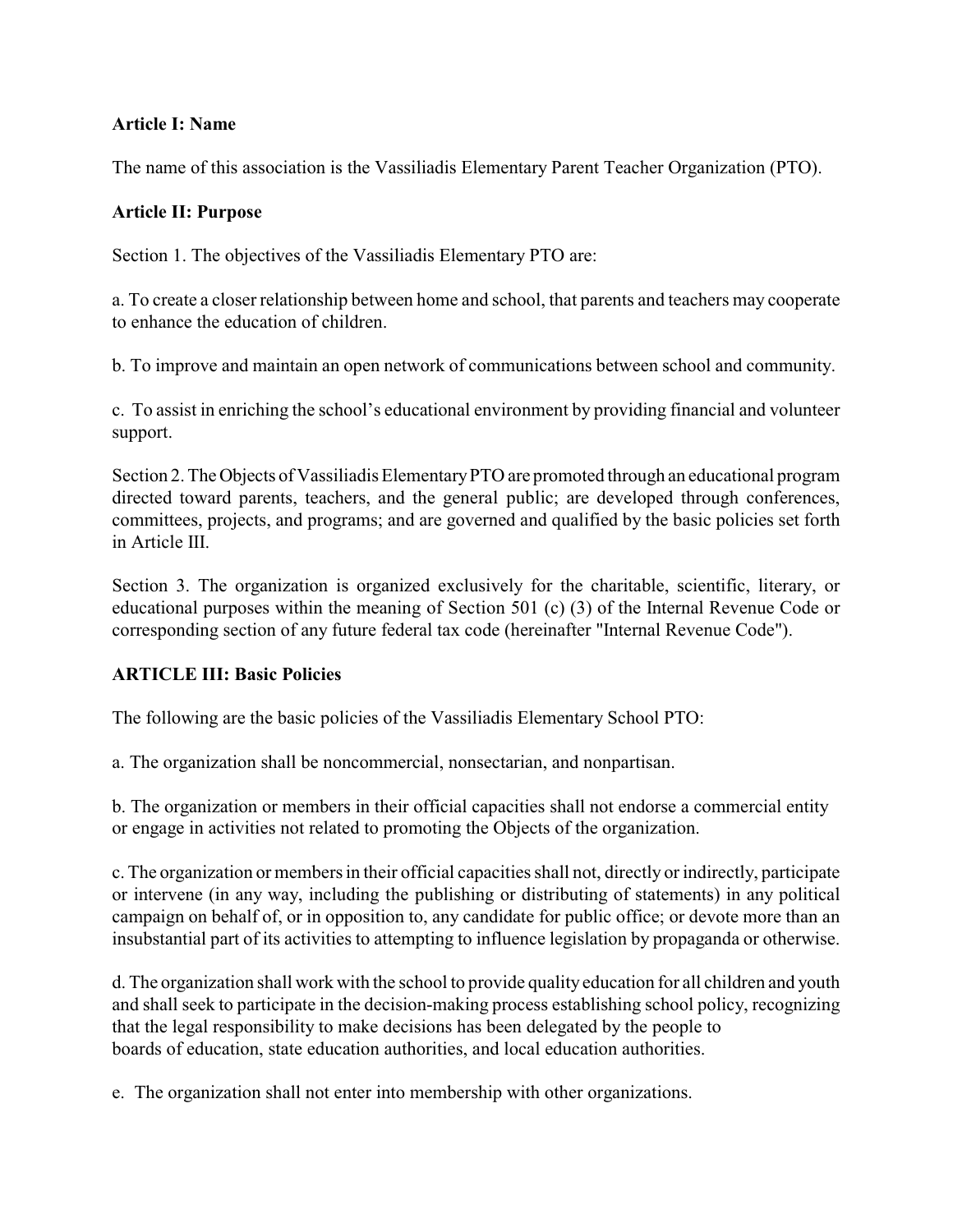f. No part of the earnings of the organization shall inure to the benefit of, or be distributable to, its members, directors, trustees, officers, or other private individuals except that the organization shall be authorized and empowered to pay reasonable compensation for services rendered and to make payments and distributions in furtherance of the purposes set forth in Article ll hereof.

g. Notwithstanding any other provision of these articles, the organization shall not carry on any other activities not permitted to be carried on (I) by an organization exempt from federal income tax under Section 501 (c) (3) of the Internal Revenue Code or (ii) by an organization, contributions to which are deductible under Section 170 (c)(2) of the Internal Revenue Code.

h. Upon the dissolution of the organization, after paying or adequately providing for the debts and obligations of the organization, the remaining assets shall be distributed to one or more nonprofit funds, foundations, or organizations that have established their tax-exempt status under Section 501 (c)(3) of the Internal Revenue Code.

# **Article IV: Membership and Dues**

Section 1. Every individual who is a member of this PTO is entitled to all the benefits of membership, including, but not limited to, attendance and voting at Board and General PTO meetings.

Section 2. Each individual, dues paying member shall have one vote. Voting shall take place by voice or, upon request, by written ballot. There shall be no voting by proxy.

Section 3. Membership in this PTO shall be made available by this PTO, without regard to race, color, creed, or national origin.

Section 4. This PTO shall conduct an annual enrollment of members but may admit individuals to membership at any time.

Section 5. Each member of this PTO shall pay annual dues to said organization as may be prescribed by the organization.

Section 6. Each member of this PTO shall pay annual dues of the current rate to the organization as determined by the Board of Directors.

Section 7. Only members of the PTO who have paid dues for the current membership year may participate in the business of that organization.

Section 8. Honorary Life Membership

a. An honorary life membership in the Vassiliadis Elementary PTO may be conferred upon an individual in special recognition of outstanding service to children and youth. The honorary life membership certificate shall be presented at a meeting of that group or at another parent-teacher sponsored meeting.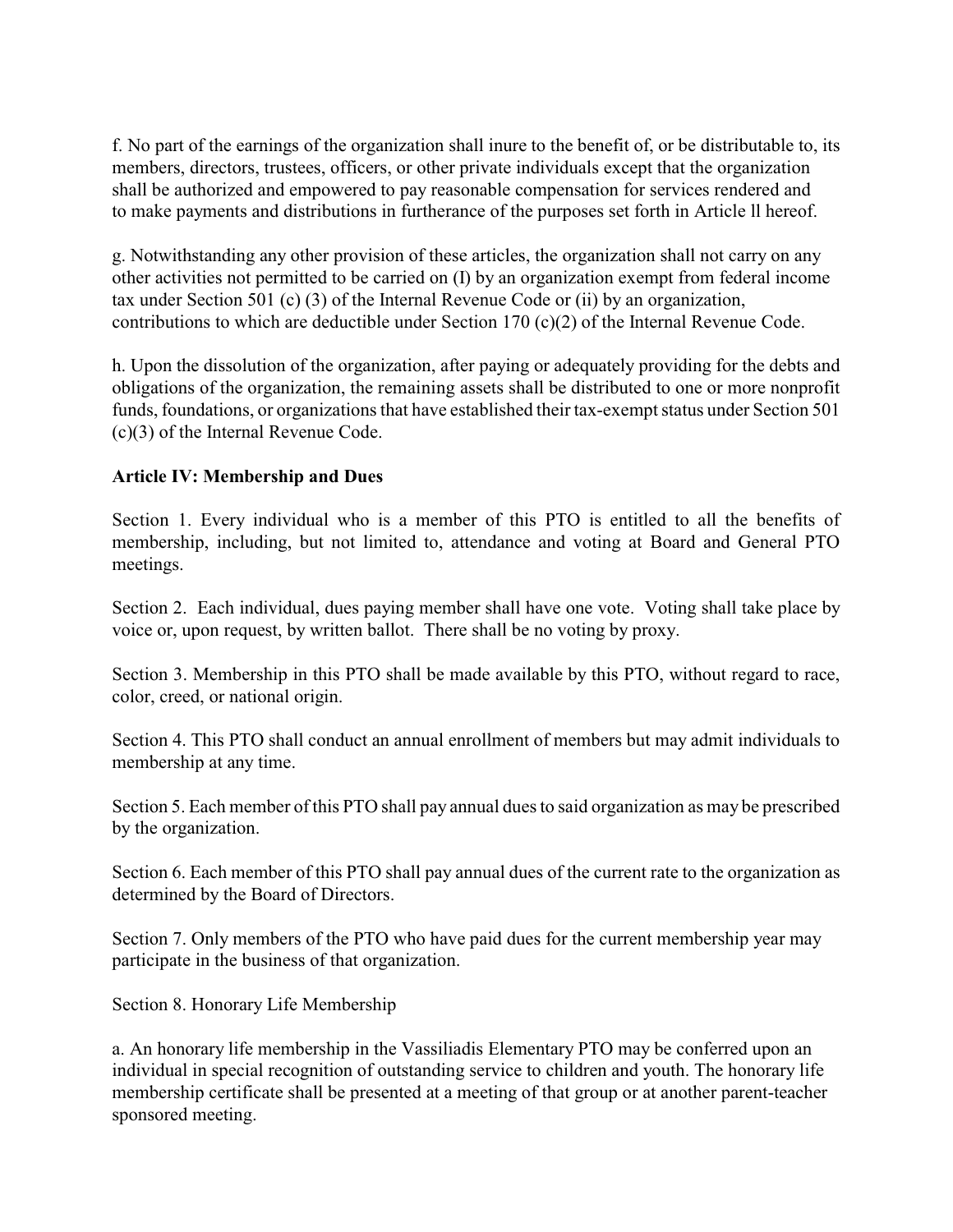# **Article V. Quorum**

Section 1. A quorum is such a number as must be present in order that business can be legally transacted. The quorum refers to the number present, not to the number voting. At any general PTO meeting, a minimum of five (5) members, represented in person, shall constitute a quorum.

# **Article VI: Officers**

Section 1. The officers of this PTO may consist of a president, vice president, secretary, assistant secretary, treasurer and assistant treasurer. The board shall not function without the minimum roles of president, vice president, secretary, and treasurer.

Section 2. Officers shall be elected by April 15 for office being held the following year.

Section 3. The vote shall be conducted by ballot. When there is but one candidate for an office, the ballot for that office may be dispensed with and election held by voice vote. A majority vote of members present shall be required for election.

Section 4. The following provisions shall govern the qualifications and eligibility of individuals to be officers of the Vassiliadis Elementary PTO:

a. Each officer shall be a member of this PTO.

b. No officer may be eligible to serve more than two consecutive terms in the same office.

c. A person who has served in an office for more than one half of a full term shall be deemed to have served a full term in such office.

d. The immediate past-president shall function as an ex-officio member of the Board for the following year providing he/she has children currently attending Vassiliadis Elementary.

Section 5. Officers shall assume their official duties following the close of the General Membership meeting in May and shall serve for a term of one year or until their successors are elected.

Section 6. A vacancy occurring in the office of president shall be filled for the remainder of the unexpired term by the vice president. A vacancy in any office other than president shall be filled by the Board of Directors.

Section 7. There shall be a nominating committee composed of an uneven number, no less than three, members who shall be elected by this PTO at a regular general membership meeting at least one (1) month prior to the election of officers, as outlined in Article V, Section 2.

a. The committee shall elect its own chair.

b. The nominating committee shall collect nominations of eligible persons for each office to be posted at least one (1) week prior to the General Membership Election Meeting, at which time additional nominations may be made from the floor.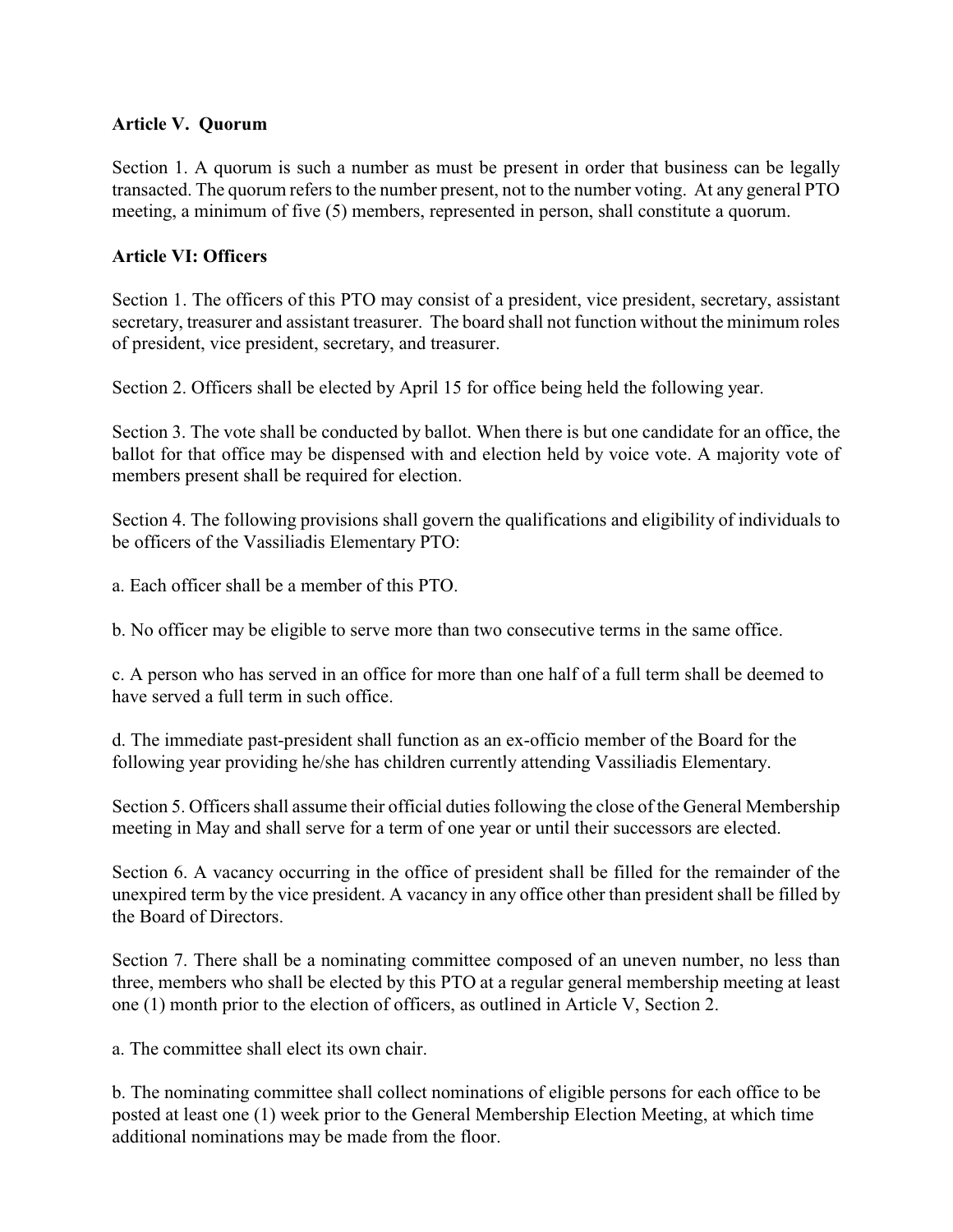c. Only those individuals who are current members of this PTO and who have signified their consent to serve if elected shall be nominated for, or elected to, such office.

d. Individuals serving on the nominating committee may be nominated for any office.

Section 8. In the event the PTO fails to fill all Officer positions at the April PTO general meeting, the incumbent of the expiring term may remain in office for one additional year or until an election of a new official at any regular meeting even if they have already served two consecutive terms.

Section 9. All Officers acting in their official capacity must act in the best interest of the PTO.

Section 10. Each officer shall attend the Executive Board and monthly PTO general meetings.

Section 11. No Officer shall secure any contract in the name of the PTO without the approval to do so by majority vote of the PTO members. Any approved purchases must be made within the budgetary restrictions.

Section 12. Any Officer can be removed from office, with cause, by two-thirds vote at a monthly general PTO meeting. Advance notice of the vote shall be given to the PTO Membership at least one week prior to said meeting.

Section 13. Under the direction of the founding principal the initial Executive Board was formed to organize and establish the Vassiliadis PTO. These officers will be ratified at the first general PTO meeting of the 2017-2018 school year.

Section 14. All Officers shall be required to pay yearly dues.

# **Article VII: Duties of Officers**

Section 1. The president shall:

a. preside at all meetings of this PTO;

b. serve as an ex-officio of all committees except the nominating committee;

c. coordinate the work of the officers and committees of this PTO in order that the Objects may be promoted;

d. perform such other duties as may be provided for by these bylaws, prescribed by the parliamentary authority, or directed by the Board of Directors.

e. attend general meetings, board meetings and PTO sponsored functions.

Section 2. The vice-president shall:

a. act as aide to the president

b. perform the duties of the president in the president's absence or inability to serve;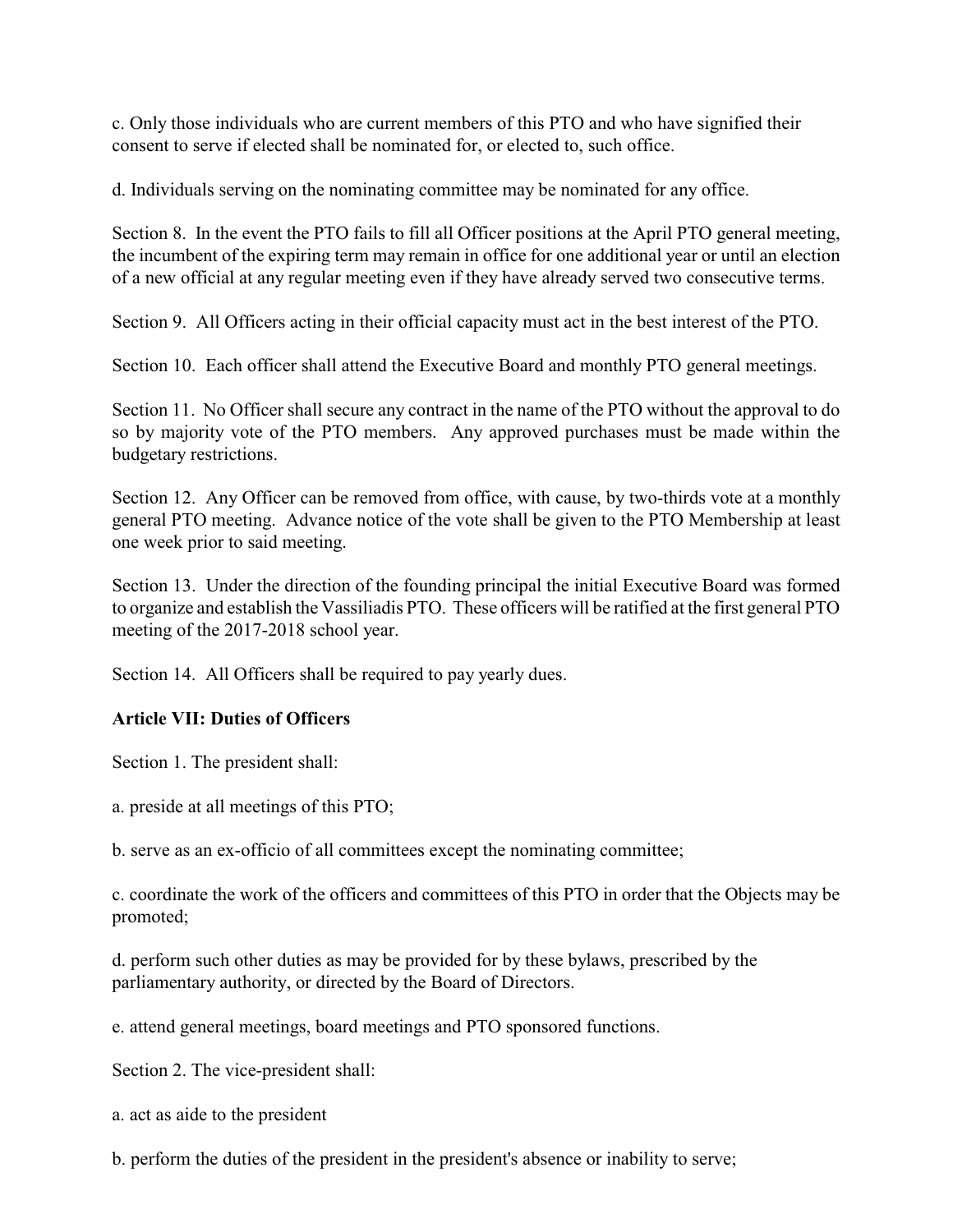c. perform such other duties as may be provided for by these bylaws, prescribed by the parliamentary authority, or directed by the president, the Board of Directors, or the executive committee.

d. oversee the chairman of the standing committees as designed by the organizational chart.

e. attend general meetings and board meetings.

Section 3. The secretary shall:

a. record the minutes of all meetings of the Vassiliadis Elementary School PTO.

b. be prepared to read the records of any previous meetings;

c. file all records; including but not limited to the articles of incorporation, renewing insurance and renewing membership with the National PTO Network.

d. have current copy of bylaws;

e. maintain a membership list;

f. attend general meetings and board meetings; and

g. maintain documents required to remain in good standing as a non-profit corporate entity by the Nevada Secretary of State as well as all records required for the corporate book.

Section 4. The treasurer shall:

a. have custody of the funds of PTO;

b. maintain a full account of the funds of this PTO;

c. make disbursements as authorized by the president, executive board, or this PTO in accordance with the budget adopted by this PTO;

d. have checks or vouchers signed by two of the three signatories: the treasurer, and/or the president, and/or one other officer;

e. cause to be kept a full and accurate account of the receipts and disbursements in the books belonging to the Vassiliadis Elementary PTO;

f. provide a written financial statement to the Board of Directors at each meeting;

g. present an annual report of the financial condition of the organization;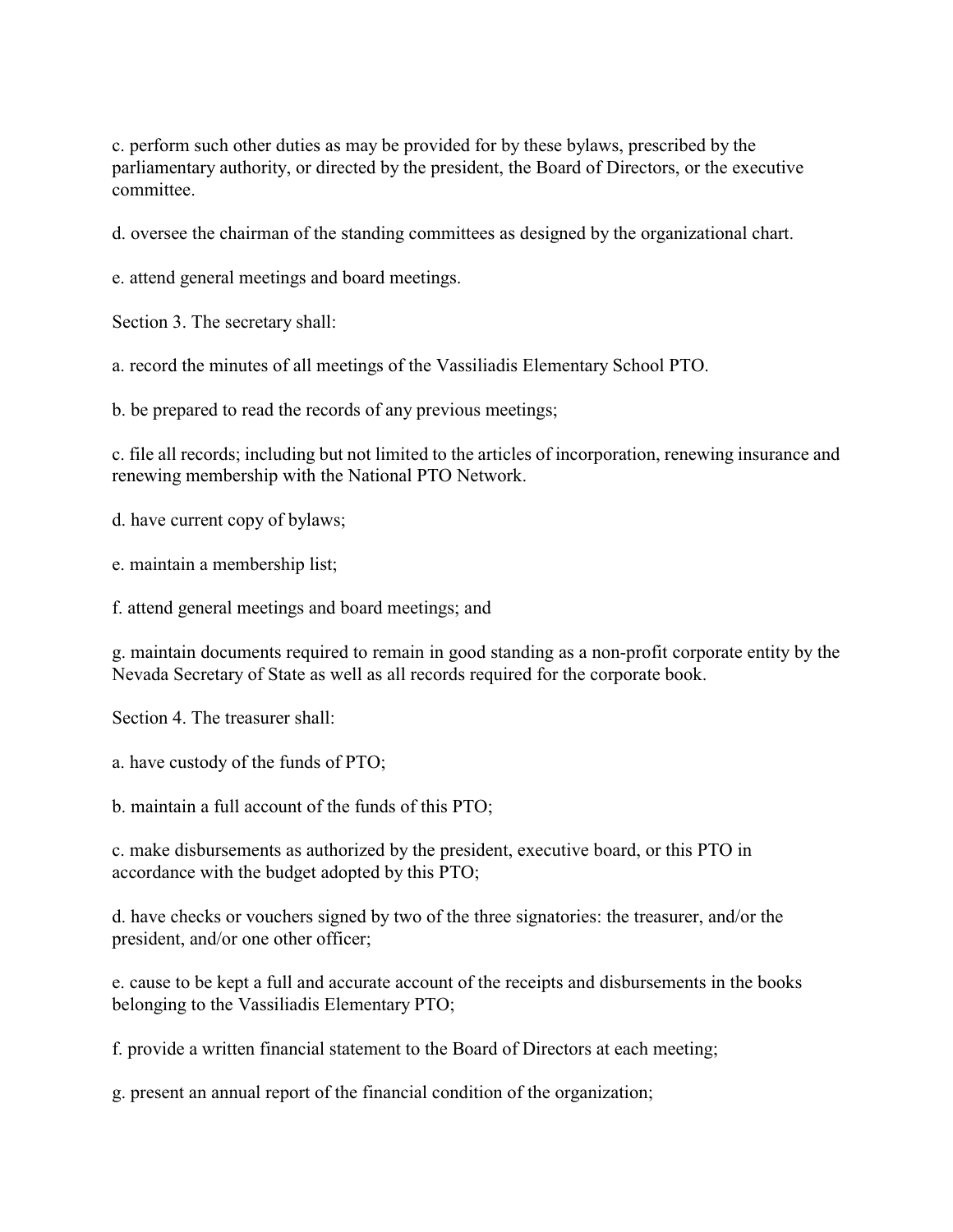h. submit the books annually for an audit by an auditing committee selected by the board of directors at least one month before the meeting at which new officers assume duties;

i. report the findings of the annual audit to the Board of Directors;

j. prepare, submit and file such forms as required by the IRS or other tax agencies before the deadline of November 15th each year.

l. oversee the chairman of the standing committees as designed by the organizational chart.

m. attend general meetings and board meetings.

n. adhere to the treasurers policy and procedure as adopted by the Board of Directors.

Section 5. The assistant treasurer shall:

a. act as aide to the treasurer;

b. perform the duties of the treasurer in the treasurer's absence or inability to serve;

c. perform such other duties as may be provided for by these bylaws, prescribed by the parliamentary authority, or directed by the president, the Board of Directors, or the executive committee; and

d. attend general meetings and board meetings.

Section 6. The assistant secretary shall:

a. act as an aide to the secretary;

b. perform the duties of the secretary in the secretary's absence or inability to serve;

c. perform such other duties as may be provided for by these bylaws, prescribed by the parliamentary authority, or directed by the president, the Board of Directors, or the executive committee; and

d. attend general meetings and board meetings.

Section 7. All Officers shall: perform the duties outlined in these bylaws and those assigned from time to time. Upon expiration of the term of office or in case of resignation, each officer shall turn over to the president, without delay, all records, books and other materials pertaining to the office, and shall return to the treasurer, without delay, all funds pertaining to the office.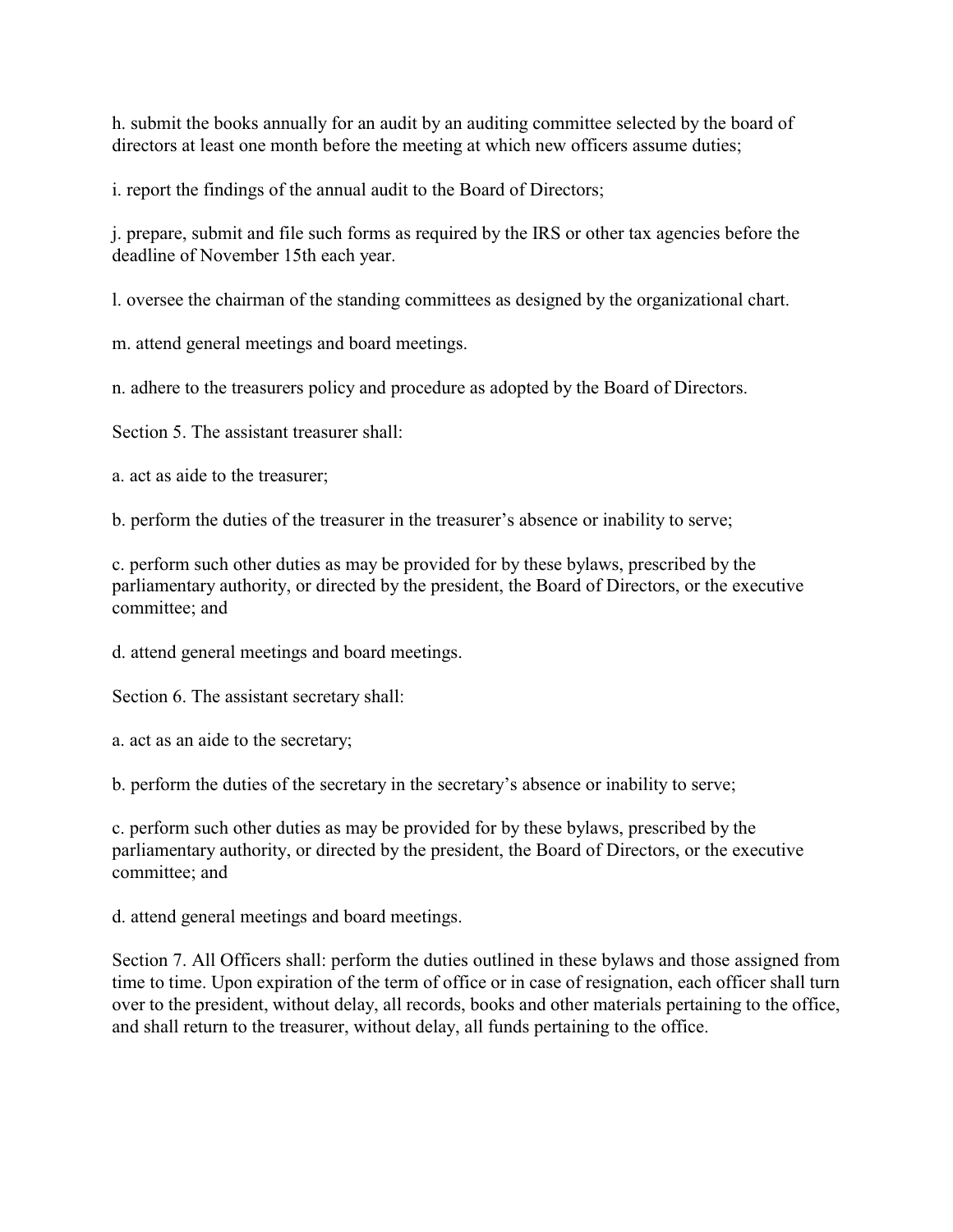### **Article VIII: Board of Directors**

Section 1. The affairs of the Vassiliadis Elementary PTO shall be managed by the Board of Directors, also known and sometimes referred to as the Executive Committee, in the intervals between PTO general membership meetings.

Section 2. Each board member shall be a member of this PTO.

Section 3. The members of the board shall be:

a. officers;

b. one (1) to two (2) teacher representatives and the principal and/or vice principal.

Section 4. Duties of the board shall be to:

a. carry out such business as may be referred to it by the membership of the association;

b. create special committees;

c. present a report at the regular general membership meetings of this PTO;

d. select an auditor or an auditing committee to audit the treasurer's accounts;

e. prepare and submit an annual budget to this PTO's general membership for adoption;

Section 5. If any member of the Board of Directors shall at any time cease to meet the qualifications or fulfill the duties of the position, that person may be removed from the board by resolution adopted by the Board of Directors.

Section 6. Regular meetings of the board shall be held with the date and time to be fixed by the board at its first meeting of the year. At all regular meetings of the Board of Directors, a majority of elected or appointed officers or board members shall constitute a quorum for the transaction of business.

Section 7. Special meetings of the board may be called by the president or when requested by three (3) members upon seven (7) days' written/oral notice to each member of the board. At all special meetings of the Board of Directors, a minimum of three (3) officers or members of the Board of Directors present shall constitute a quorum for the transaction of business.

Section 8. Upon the expiration of the term of office or when individuals cease to hold the position that entitles them to be a member of the board, they shall automatically cease to be a member of the board and shall be relieved of all duties and responsibilities incident to such membership. All records, books and other materials pertaining to the position shall be turned over to the president and all funds pertaining to the position shall be returned to the treasurer within fourteen days.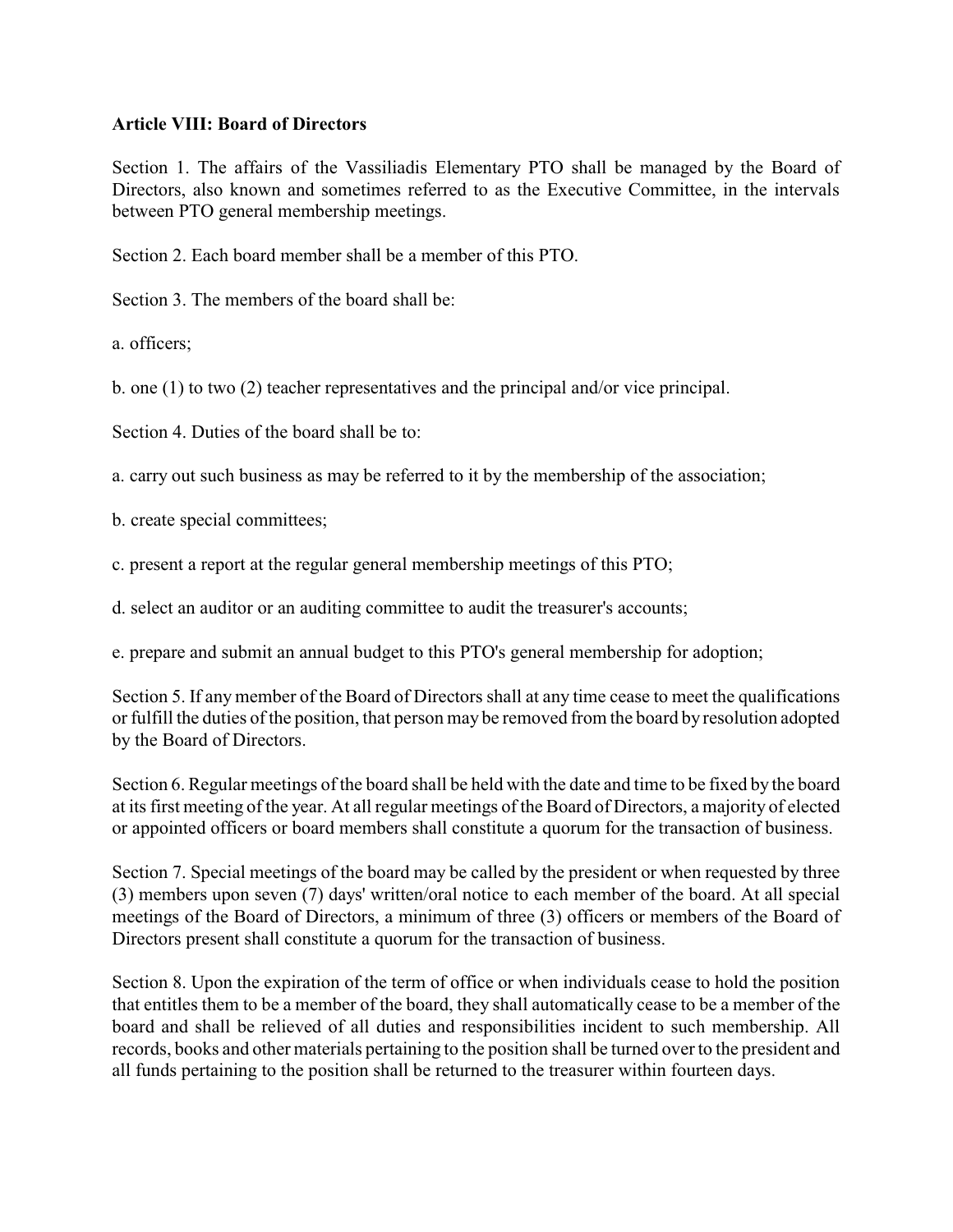Section 9. Members of the board must submit requests for payment on the Check Request form. A receipt for purchases must accompany all requests. All requests for payment must be approved by the president or by the Board of Directors.

# **Article IX: Committees**

Section 1. Only members of this PTO shall be eligible to serve in any elective or appointive positions.

Section 2. The designated committees of this PTO shall be enumerated by the Board of Directors.

Section 3. The Board of Directors may create such special committees as it may deem necessary to promote the Objectives of PTO and carry on the work of this PTO.

Section 4. The term of office of a committee chair shall be one (1) year or until the selection of a successor.

Section 5. The chair of each committee shall present a plan of work to the Board of Directors for approval. No committee work shall be undertaken without the consent of the Board of Directors.

# **Article X: General Membership Meetings**

Section 1. Regular meetings of this PTO shall be held monthly, unless otherwise provided by this PTO, or the Board of Directors. Three (3) days' notice shall be given to the membership of any change of date.

Section 2. Special meetings of this PTO may be called by the president or by a majority of the Board of Directors, seven (7) days' notice having been given.

Section 3. The annual election meeting shall be held in April, or before the closing of the school year.

Section 4. The annual budget meeting shall be held before the close of the school year.

Section 5. A majority of officers, plus members present, shall constitute a quorum for the transaction of business in any meeting of this PTO.

# **Article XI: Fiscal Year**

The fiscal year of Vassiliadis Elementary PTO shall begin on July 1 and end on the following June 30.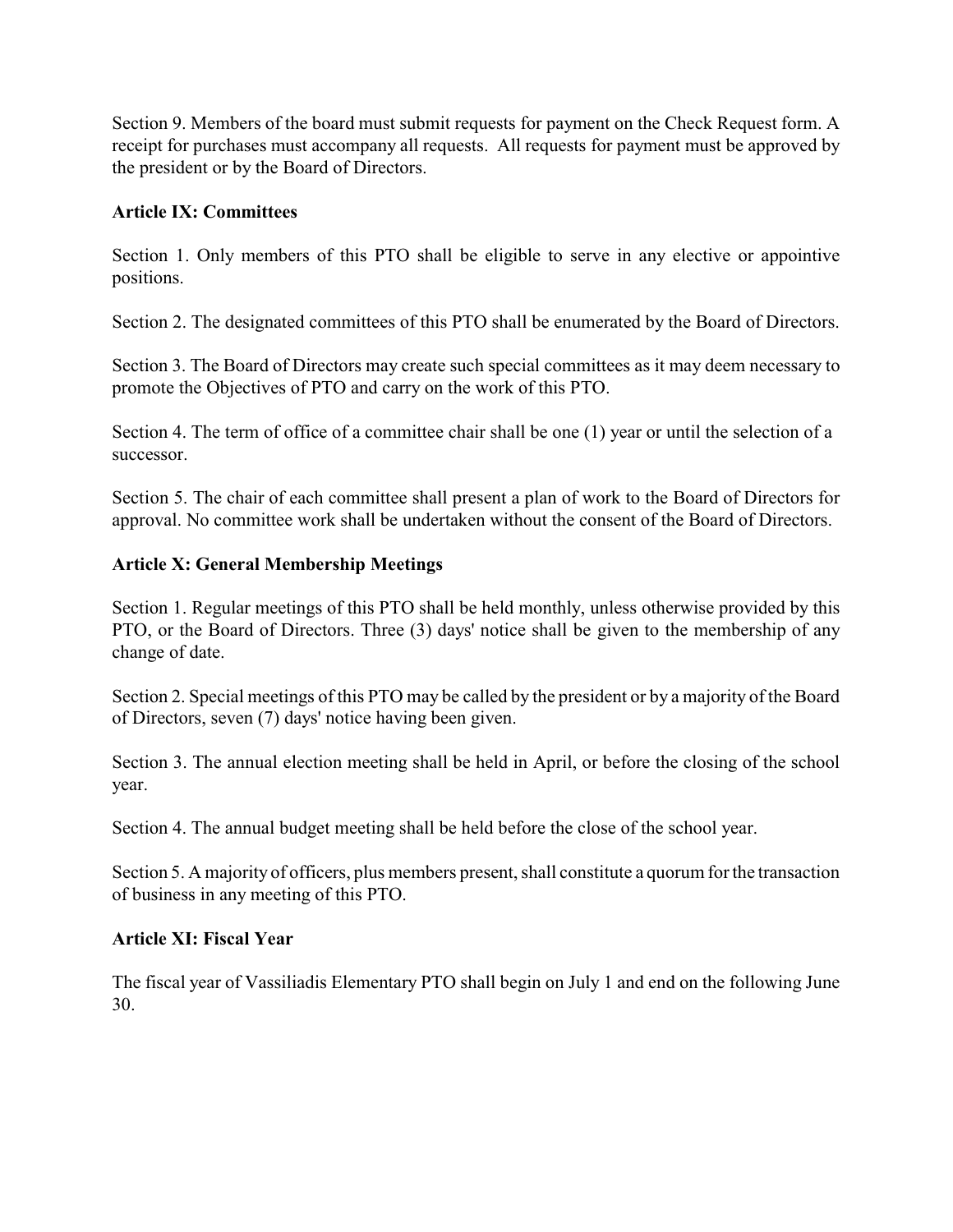# **Article XII: Parliamentary Authority**

The rules contained in the current edition of Robert's Rules of Order Newly Revised shall govern the Vassiliadis PTO and in all cases in which they are applicable and in which they are not in conflict with these bylaws.

# **Article XIII: Funds**

Section 1. PTO funds shall be used for programs, events, and items that directly benefit the students of the School; with the exceptions of the annual Teacher Appreciation Luncheon, Staff Holiday Gifts and Volunteer Appreciation.

Section 2. Expenditures must be budgeted in order to be reimbursable. Monetary requests for nonbudgeted items must be submitted in advance to the PTO at a monthly PTO general meeting and may be submitted by any PTO member in good standing. These expenditures must be approved by a majority vote. Expenses that exceed the approved budget for an event or item will not be reimbursed.

Section 3. An updated financial report shall be made available upon request within ten (10) days of the request.

Section 4. The PTO is authorized to carry over funds for the following fiscal year as recommended by the Executive Board.

Section 5. Any costs to organize the PTO, such as government filing fees, banking fees, or insurance fees paid by the executive board are reimbursable once funds are available.

Section 6. Income: All funds raised for the PTO must be documented and submitted to the PTO Treasurer within three (3) days of receipt. All funds received by the Treasurer must be deposited into the PTO bank account within two (2) business days of receipt by the Treasurer.

Section 7. Expenses. Reimbursements for expenses will be made only after receipts for the expenditures have been audited, documented, and approved by the PTO Treasurer. Reimbursement requests must be accompanied by a receipt and should be submitted to the PTO Treasurer within thirty (30) days of the incurred expense or by three weeks prior to the end of the fiscal year, whichever comes first.

# **Article XIV: Amendments.**

Section 1. These bylaws may be amended at any regular meeting of the Vassiliadis Elementary PTO by a two-thirds (2/3) vote of the members present and voting. Written notice of the proposed amendments must be provided to the General Membership no less than thirty (30) days prior to the meeting.